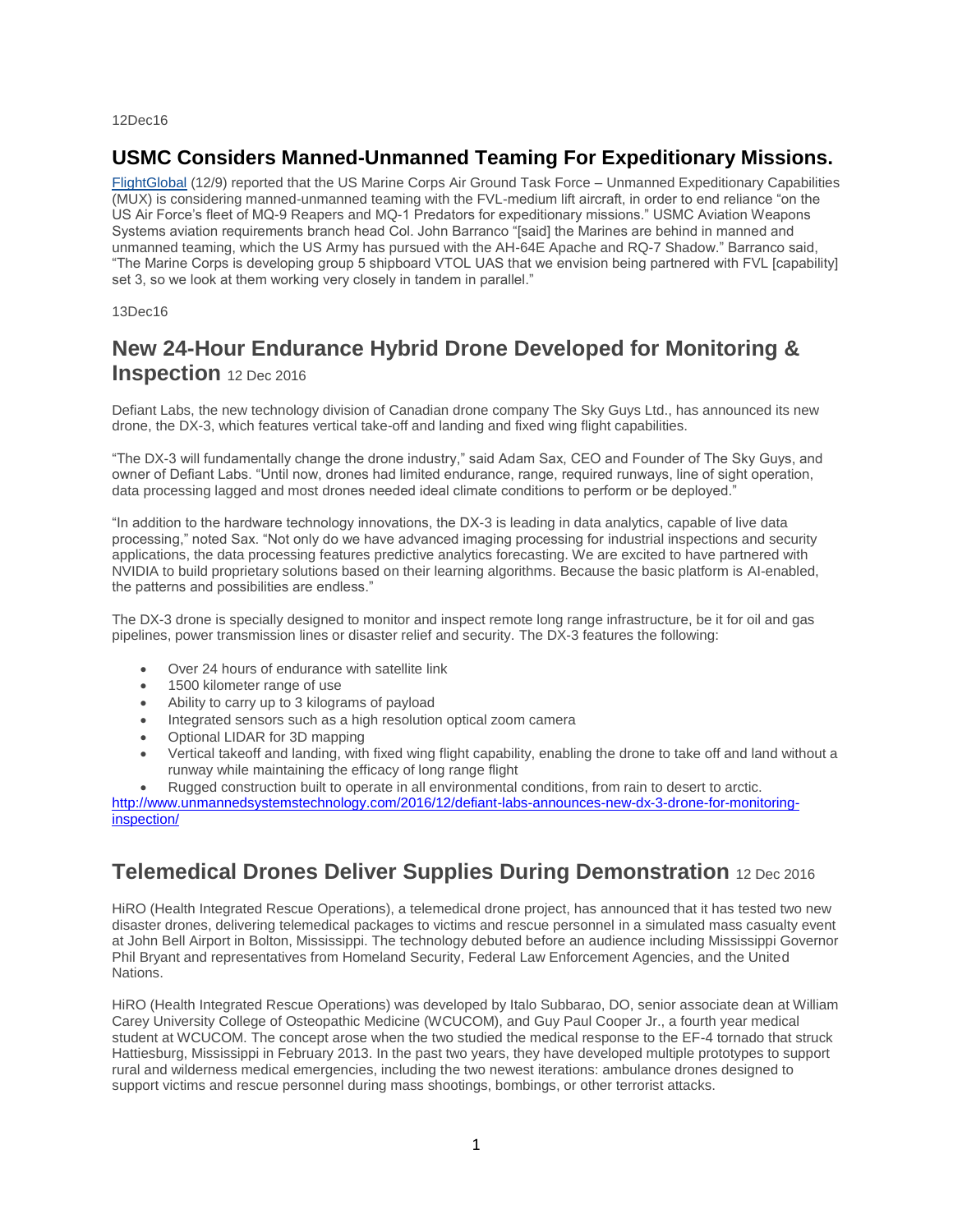Two new telemedical packages were deployed during the demonstration, one for a severely injured victim and the other for a mass casualty setup capable of treating up to 100 people with significant to minor injuries. Both kits incorporate Homeland Security recommendations provided through the "Stop the Bleed" initiative.

When the critical care kit opens, the physician appears on video and can direct treatment. The kit includes Google Glass, which allow the wearer to be hands free and to move away from the drone while maintaining audio and visual contact with the physician. "These drones have impressive lift and distance capability, and can be outfitted with a variety of sensors, such as infrared, to help locate victims," said Dennis Lott, director of the unmanned aerial vehicle program at Hinds Community College. "Working together, we're able to develop, test, and bring this technology to the field. It is just a matter of time before the drones are universally adopted for emergency and disaster response toolkits." [http://www.unmannedsystemstechnology.com/2016/12/health-integrated-rescue-operations-tests-new](http://www.unmannedsystemstechnology.com/2016/12/health-integrated-rescue-operations-tests-new-disaster-drones/)[disaster-drones/](http://www.unmannedsystemstechnology.com/2016/12/health-integrated-rescue-operations-tests-new-disaster-drones/)

14Dec16

## **DARPA Program Looking To Control "Swarms" of 100-UAVs.**

[SlashGear](http://mailview.bulletinmedia.com/mailview.aspx?m=2016121401aiaa&r=2980706-8fcc&l=006-ecc&t=c) (12/13) reports that DARPA's newest program, OFFensive Swarm-Enabled Tactics (OFFSET), seeks to discover a way of "easily controlling large swarms of drones from the ground, with these 'swarms' being composed of at least 100 units." The agency imagines using these swarms, "which could also feature ground robots when necessary," for a variety of activities, including: "gathering intelligence, surveillance, offering protection, wielding firepower, and more." DARPA Program Manager Timothy Chung said, "If we're successful, this work could also bring entirely new scalable, dynamic capabilities to the battlefield, such as distributed perception, robust and resilient communications, dispersed computing and analytics, and adaptive collective behaviors."

## **Medical, Aviation Experts Develop Medical UAV That Could Be Deployed In Emergency Situations.**

[Fox News](http://mailview.bulletinmedia.com/mailview.aspx?m=2016121401aiaa&r=2980706-8fcc&l=007-4c4&t=c) (12/13) reports that medical "experts from William Carey University College of Osteopathic Medicine and an aviation expert at Hinds Community College, also in Mississippi, teamed up to develop a medical drone that could be deployed before first responders arrive." According to Fox News, the UAV delivers "a medical kit containing emergency supplies and Google Glass for video conference capability," which "allows first responders to instruct bystanders on how to assist those in need."

## **Illinois DOT Considers Using UAVs To Improve Mapping And Docume Document Work Zone Progress.**

The [AP](http://mailview.bulletinmedia.com/mailview.aspx?m=2016121401aiaa&r=2980706-8fcc&l=01f-2ee&t=c) (12/13) reports that the "Illinois Department of Transportation said in a news release Tuesday it has purchased two drones" and "is exploring how drones might improve mapping or document progress in work zones." The AP adds that the use of the UAVs will follow FAA "guidelines and be overseen and deployed by the department's Division of Aeronautics."

## **Can drones help almond growers save water? We are about to find out.**

By KEVIN SMITH, SOUTHERN CALIFORNIA NEWS GROUP, December 13, 2016 at 8:00 am AeroVironment Inc. has partnered with Cal State Fresno in a year-long study to determine how imagery and analytics from drones could be used to help almond growers better manage their water use.

### ALMOND GROWING REQUIRES A LOT OF WATER

As California nears its sixth year of serious drought the state's thirstiest crops are under increased scrutiny, and almonds have been criticized for their intensive water footprint. Improved crop management is a major goal for all growers, including almond producers. That's where AV figures it can help, according to Jon Self, vice president of the company's commercial information solutions division.

"We look forward to developing a reliable and effective means of correlating multispectral data with almond tree hydration data to provide growers with better insight so they can proceed with certainty," Self said in a statement.

The Monrovia-based maker of unmanned aircraft systems will work closely on the project with the school's Jordan College of Agricultural Sciences and Technology. AV will deploy its Puma UAV drone outfitted with a 24 megapixels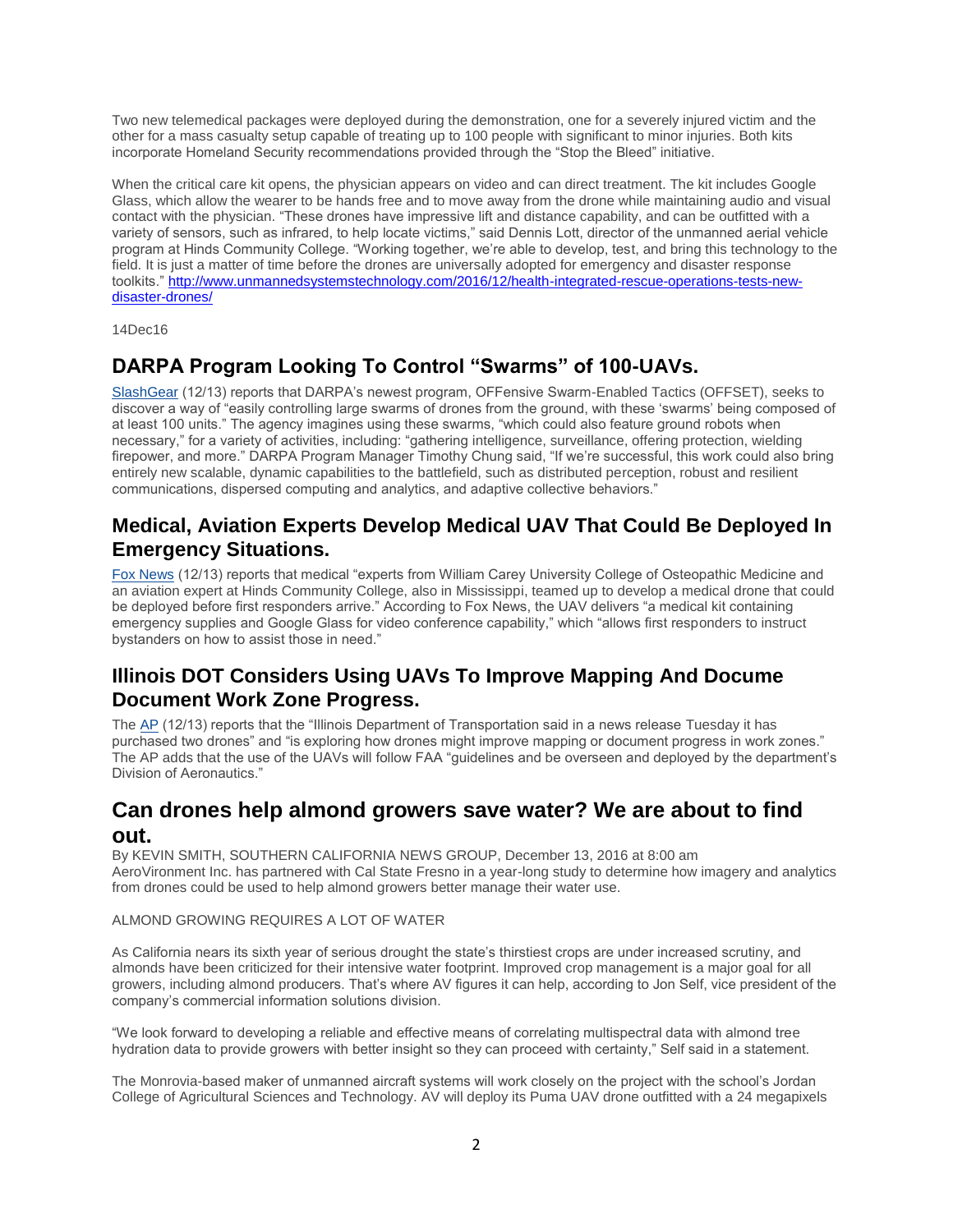photogrammetric camera and a 6-channel multispectral sensor to capture data and aerial imagery of Fresno State's orchards. Its cloud-based analytics platform will then process and analyze the data for correlation with ground measurements.

The team will test the data the drone gathers and correlate it with ground-level hydration information to better predict how the crops should be watered. Fresno State researchers and campus farm staff will closely monitor the hydration levels of almond trees as well as environmental and crop conditions using a variety of soil and plant sensors. <http://www.mercurynews.com/2016/12/13/can-drones-help-almond-growers-save-water-we-are-about-to-find-out/>

# **Ohio Set to Begin Beyond Visual Line of Sight Testing of UAS**

By AUVSI News posted 6 days ago

Beyond visual line of sight testing of UAS is headed to the state of Ohio, with the Ohio Controlling Board approving the final \$1.5 million of funding needed to build a ground-based sense and avoid radar system at the Springfield-Beckley Municipal Airport. According to David Gallagher, a spokesperson for the Ohio/Indiana UAS Center, the sense and avoid radar system is "one-of-a-kind in general aviation airspace." "It gives the folks on the ground flying these vehicles an extra sense of safety, so we know who's flying at all levels," Gallagher told the Columbus Business First.

Initial tests of the \$5 million project will be conducted by the Air Force Research Laboratory, which picked the airport as the home of the system a few months ago. Eventually, universities and private companies will have the opportunity to work at the site as well.

"This can be a game changer for our region," said Maurice "Mo" McDonald, the executive vice president of aerospace and defense for the Dayton Development Coalition.

McDonald continued, "we will be unique in the country to have that capability to fly. The future of that space is beyond the Air Force. The goal is to have industry and academic community do research and development." The hope is that tests of the system can begin next year. [http://www.auvsi.org/blogs/auvsi-news/2016/12/07/ohio-set-to-begin-beyond](http://www.auvsi.org/blogs/auvsi-news/2016/12/07/ohio-set-to-begin-beyond-visual-line-of-sight-testing-of-uas)[visual-line-of-sight-testing-of-uas](http://www.auvsi.org/blogs/auvsi-news/2016/12/07/ohio-set-to-begin-beyond-visual-line-of-sight-testing-of-uas)

15Dec16

# **Amazon Conducts First Commercial Drone Delivery**

Online retailer launches private customer trials around Cambridge, U.K.

On Dec. 7, Amazon Prime delivered an Amazon Fire TV and a bag of popcorn by drone to a man in the English countryside. By GEORGIA WELLS and LAURA STEVENS Updated Dec. 14, 2016 4:57 p.m. ET Amazon.com Inc.'s drone delivery program has liftoff—from a rural corner of England.

Amazon last week made its first customer delivery by drone, carrying a package containing popcorn and a Fire TV video-streaming device several miles to a two-story farmhouse near Cambridge, U.K., in 13 minutes. A video the company released Wednesday shows a track the drone used to launch, a platform from which employees monitored takeoff, and a landing pad on the customer's lawn.

The Wall Street Journal (12/14, Subscription Publication) reports that the delivery of the 4.7-pound package appears in an Amazon video, which shows the UAV launch, employees monitoring the UAV, and the UAV landing pad at the customer's residence.

The delivery marks the start of operations for Amazon's drone program after three years of skepticism and regulatory hurdles. Prime Air, as the initiative is known, aims to get packages to customers within 30 minutes. "First-ever #AmazonPrimeAir customer delivery is in the books," Amazon CEO Jeff Bezos said in a tweet Wednesday morning.

Amazon said it will expand its test in the coming months from two customers in a roughly 5-square-mile area of largely farmland and fields to dozens more. <http://www.wsj.com/articles/amazon-conducts-first-commercial-drone-delivery-1481725956>

The [Wall Street Journal](http://mailview.bulletinmedia.com/mailview.aspx?m=2016121501aiaa&r=2980706-ade1&l=003-6e6&t=c) (12/14, Subscription Publication) reports that the delivery of the 4.7-pound package appears in an [Amazon video,](http://mailview.bulletinmedia.com/mailview.aspx?m=2016121501aiaa&r=2980706-ade1&l=004-2e6&t=c) which shows the UAV launch, employees monitoring the UAV, and the UAV landing pad at the customer's residence. See the video!